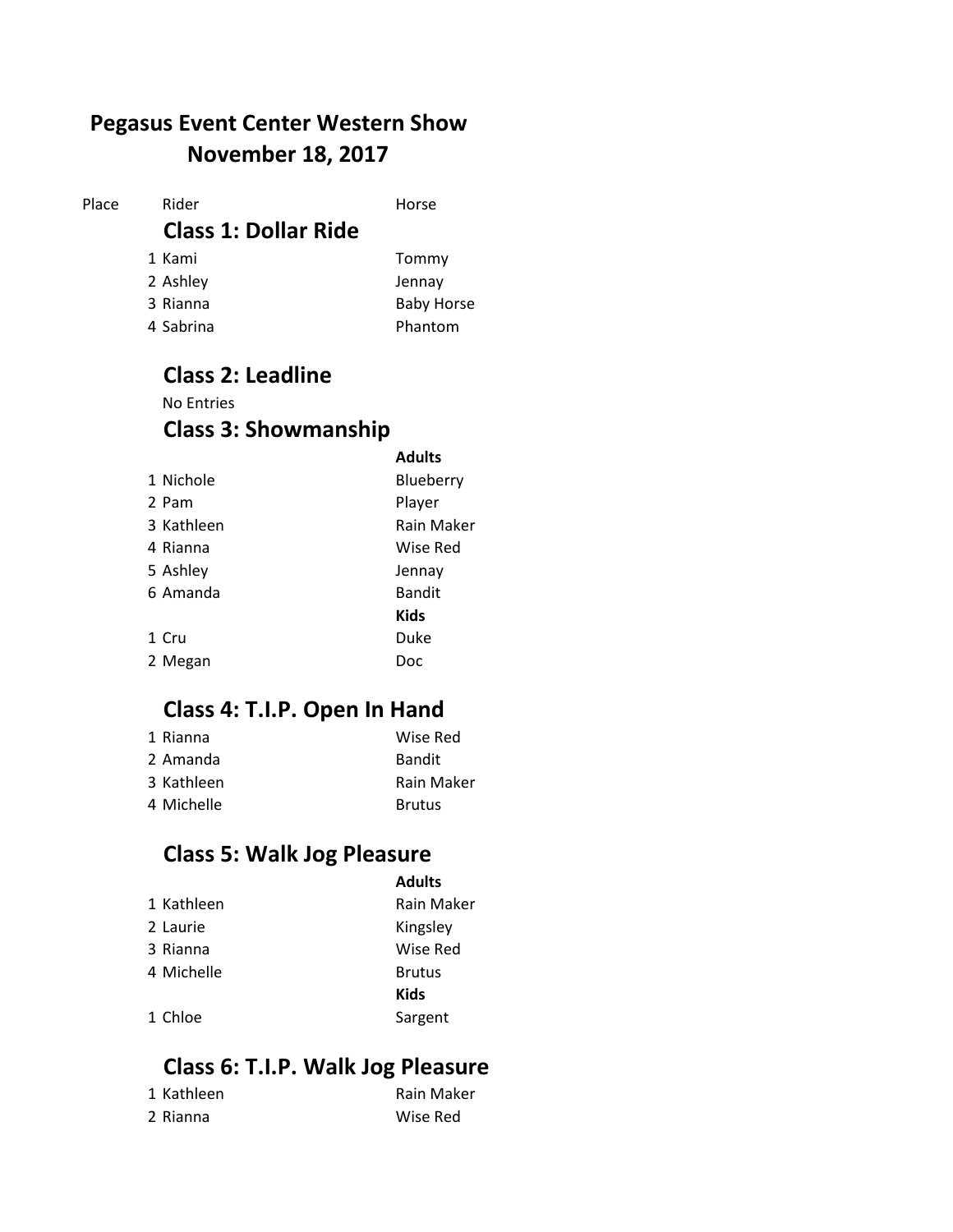| 3 Amanda   | Bandit        |
|------------|---------------|
| 4 Michelle | <b>Brutus</b> |

### **Class 7: Western Pleasure**

| <b>Adults</b>     |
|-------------------|
| Blueberry         |
| Jennay            |
| <b>Baby Horse</b> |
| <b>Kids</b>       |
| Duke              |
| Doc               |
| Phantom           |
| Tommy             |
| Justin            |
|                   |

#### **Class 8: T.I.P. Western Pleasure**

| 1 Kathleen | Rain Maker    |
|------------|---------------|
| 2 Michelle | <b>Brutus</b> |
| 3 Rianna   | Wise Red      |

### **Class 9: Driving Country Pleasure**

No Entries

### **Class 10: Special Class (to be announced day of show)**

| 1 Nichole  | Blueberry         |
|------------|-------------------|
| 1 Laurie   | Kingsley          |
| 1 Audrey   | Wise Red          |
| 1 Megan    | Doc               |
| 1 Ashley   | Jennay            |
| 2 Rianna   | <b>Baby Horse</b> |
| 2 Sabrina  | Phantom           |
| 2 Chloe    | Sargent           |
| 2 Amanda   | <b>Bandit</b>     |
| 2 Emily    | Justin            |
| 3 Cru      | Duke              |
| 3 Sabrina  | Phantom           |
| 3 Kami     | Tommy             |
| 3 Rianna   | Wise Red          |
| 3 Kathleen | Rain Maker        |
|            |                   |

### **Class 11: Egg & Spoon**

|           | <b>Adults</b>     |
|-----------|-------------------|
| 1 Rianna  | <b>Baby Horse</b> |
| 2 Nichole | Blueberry         |
| 3 Ashley  | Jennay            |
| 4 Audrey  | Wise Red          |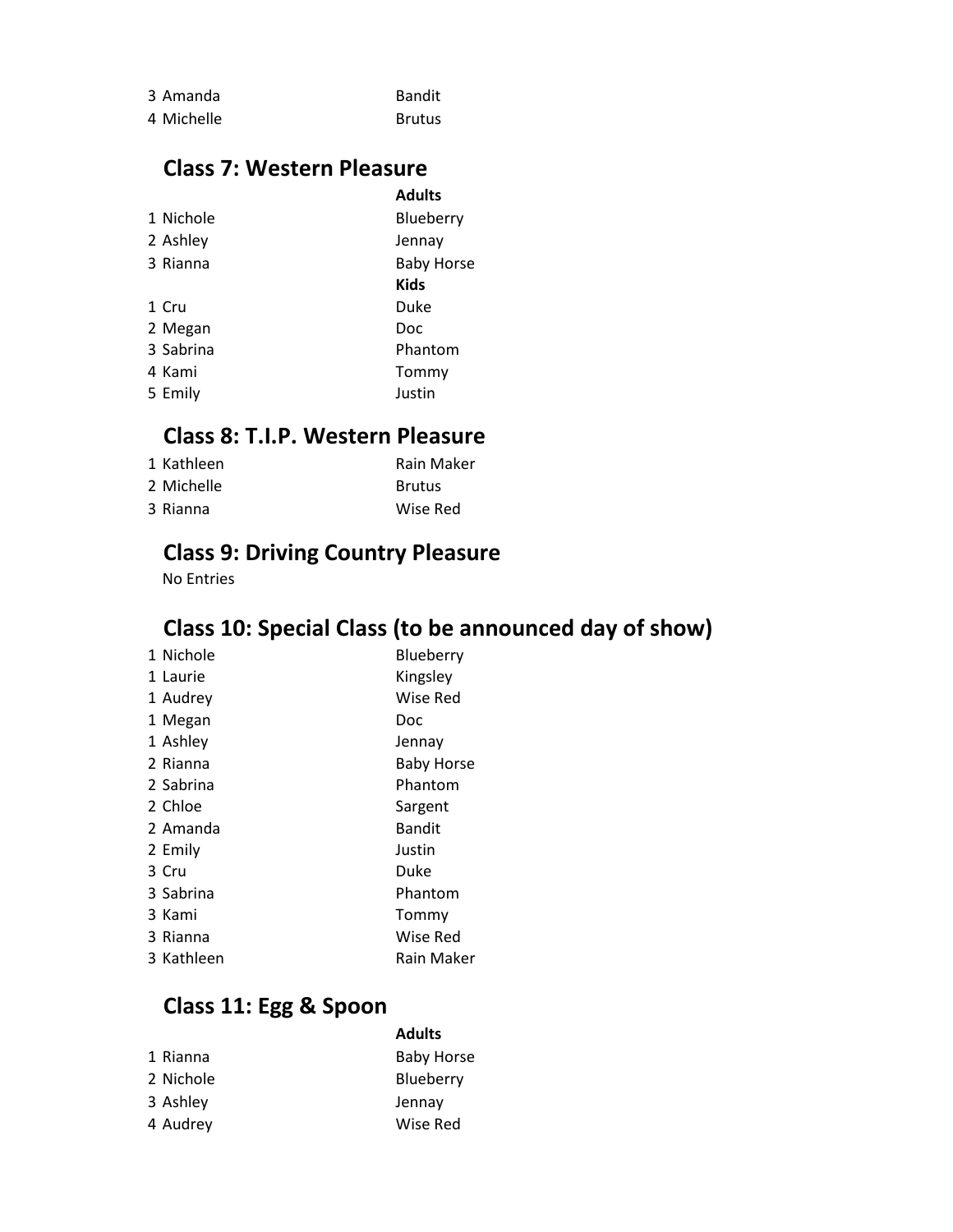|           | <b>Kids</b> |
|-----------|-------------|
| 1 Cru     | Duke        |
| 2 Megan   | Doc         |
| 3 Sabrina | Phantom     |
| 4 Chloe   | Sargent     |
| 5 Kami    | Tommy       |

# **Class 12: Relay Race (Partner)**

|           | Open              |
|-----------|-------------------|
| 1 Rianna  | <b>Baby Horse</b> |
| 1 Ashley  | Jennay            |
| 2 Ashley  | Jennay            |
| 2 Audrey  | Wise Red          |
| 3 Emily   | Justin            |
| 3 Megan   | Doc               |
|           | Beginner          |
| 1 Nichole | Blueberry         |
| 1 Cru     | Duke              |
| 2 Kami    | Tommy             |
| 2 Emily   | Justin            |
| 3 Sabrina | Phantom           |
| 3 Kami    | Tommy             |
| 4 Amanda  | <b>Bandit</b>     |
| 4 Cru     | Duke              |
| 5 Chloe   | Sargent           |
| 5 Sabrina | Phantom           |

### **Class 13: Ribbon Race**

| 1 Ashley | Jennay            |
|----------|-------------------|
| 1 Rianna | <b>Baby Horse</b> |
| 2 Audrey | Wise Red          |
| 2 Rianna | <b>Baby Horse</b> |
| 3 Emily  | Justin            |
| 3 Megan  | Doc               |
| 4 Audrey | Wise Red          |
| 4 Rianna | <b>Baby Horse</b> |
| 4 Ashley | Jennay            |
|          |                   |

# **Class 14: Barrels/Driven Barrels**

| Adult             |
|-------------------|
| Wise Red          |
| Jennay            |
| Blueberry         |
| <b>Baby Horse</b> |
| Kingsley          |
|                   |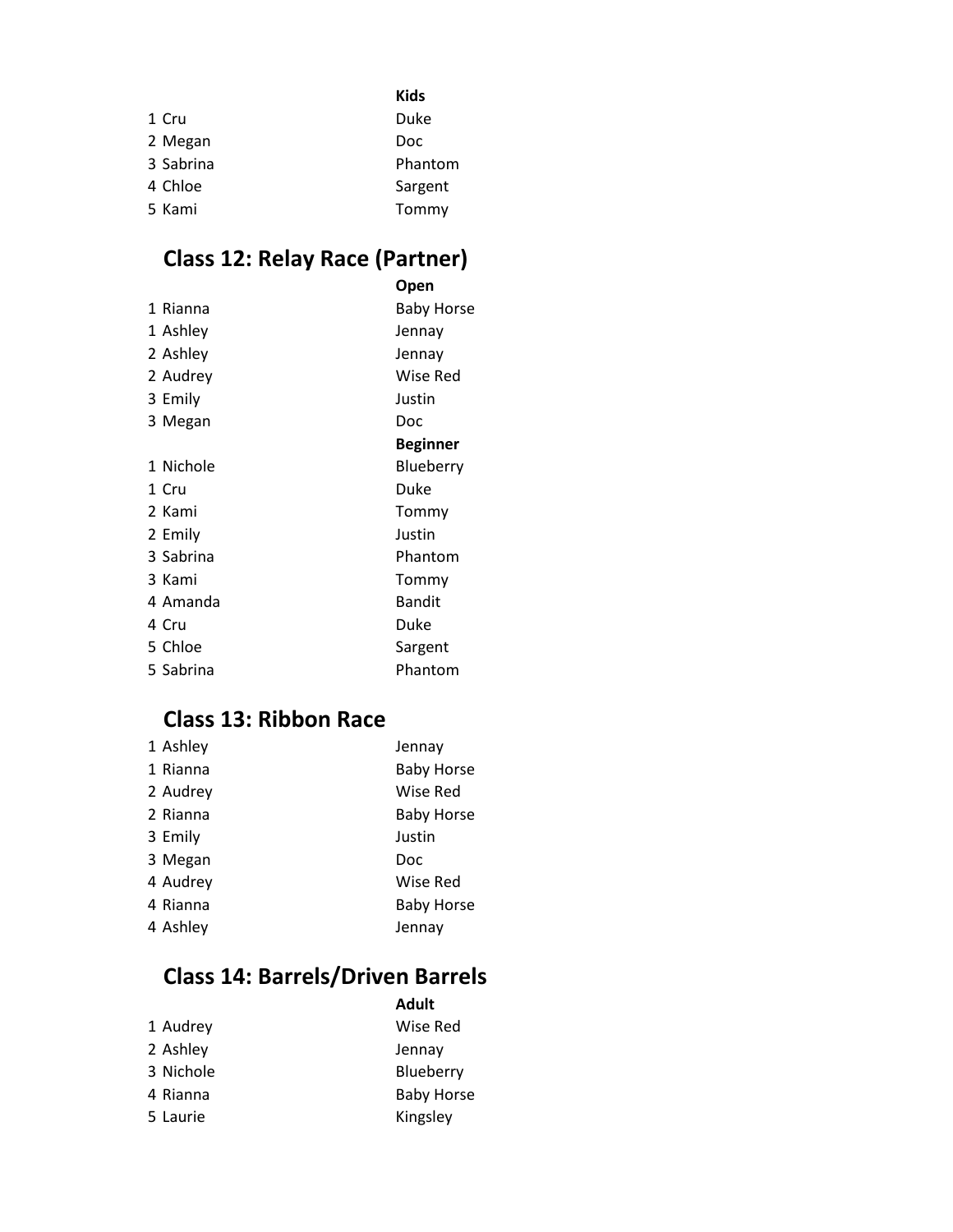| 6 Amanda                            | <b>Bandit</b>     |
|-------------------------------------|-------------------|
|                                     | <b>Kids</b>       |
| 1 Kami                              | Tommy             |
| 2 Sabrina                           | Phantom           |
| 3 Megan                             | Doc               |
| 4 Emily                             | Justin            |
| 5 Cru                               | Duke              |
| 6 Chloe                             | Sargent           |
| Class 15: T.I.P. Barrels            |                   |
| 1 Audrey                            | Wise Red          |
| 2 Rianna                            | Wise Red          |
| 3 Kathleen                          | Rain Maker        |
| 4 Amanda                            | Bandit            |
| <b>Class 16: Poles/Driven Poles</b> |                   |
|                                     | <b>Adult</b>      |
| 1 Rianna                            | <b>Baby Horse</b> |
| 2 Ashley                            | Jennay            |
| 3 Audrey                            | <b>Wise Red</b>   |
| 4 Nichole                           | Blueberry         |
| 5 Laurie                            | Kingsley          |
| 6 Amanda                            | <b>Bandit</b>     |
|                                     | <b>Kids</b>       |
| 1 Kami                              | Tommy             |
| 2 Emily                             | Justin            |

| 5 Laurie  | Kingsley      |
|-----------|---------------|
| 6 Amanda  | <b>Bandit</b> |
|           | Kids          |
| 1 Kami    | Tommy         |
| 2 Emily   | Justin        |
| 3 Megan   | Doc           |
| 4 Sabrina | Phantom       |
| 5 Cru     | Duke          |
| 6 Chloe   | Sargent       |

### **Class 17. T.I.P. Poles**

| 1 Rianna   | Wise Red      |
|------------|---------------|
| 2 Audrey   | Wise Red      |
| 3 Amanda   | <b>Bandit</b> |
| 4 Kathleen | Rain Maker    |

# **Class 18: Key Hole/Driven Key Hole**

|          | <b>Adult</b>      |
|----------|-------------------|
| 1 Rianna | <b>Baby Horse</b> |
| 2 Ashley | Jennay            |
| 3 Nicole | Blueberry         |
| 4 Audrey | Wise Red          |
| 5 Amanda | <b>Bandit</b>     |
|          | <b>Kids</b>       |
| 1 Kami   | Tommy             |
| 2 Megan  | Doc               |
| 3 Emily  | Justin            |
| 4 Cru    | Duke              |